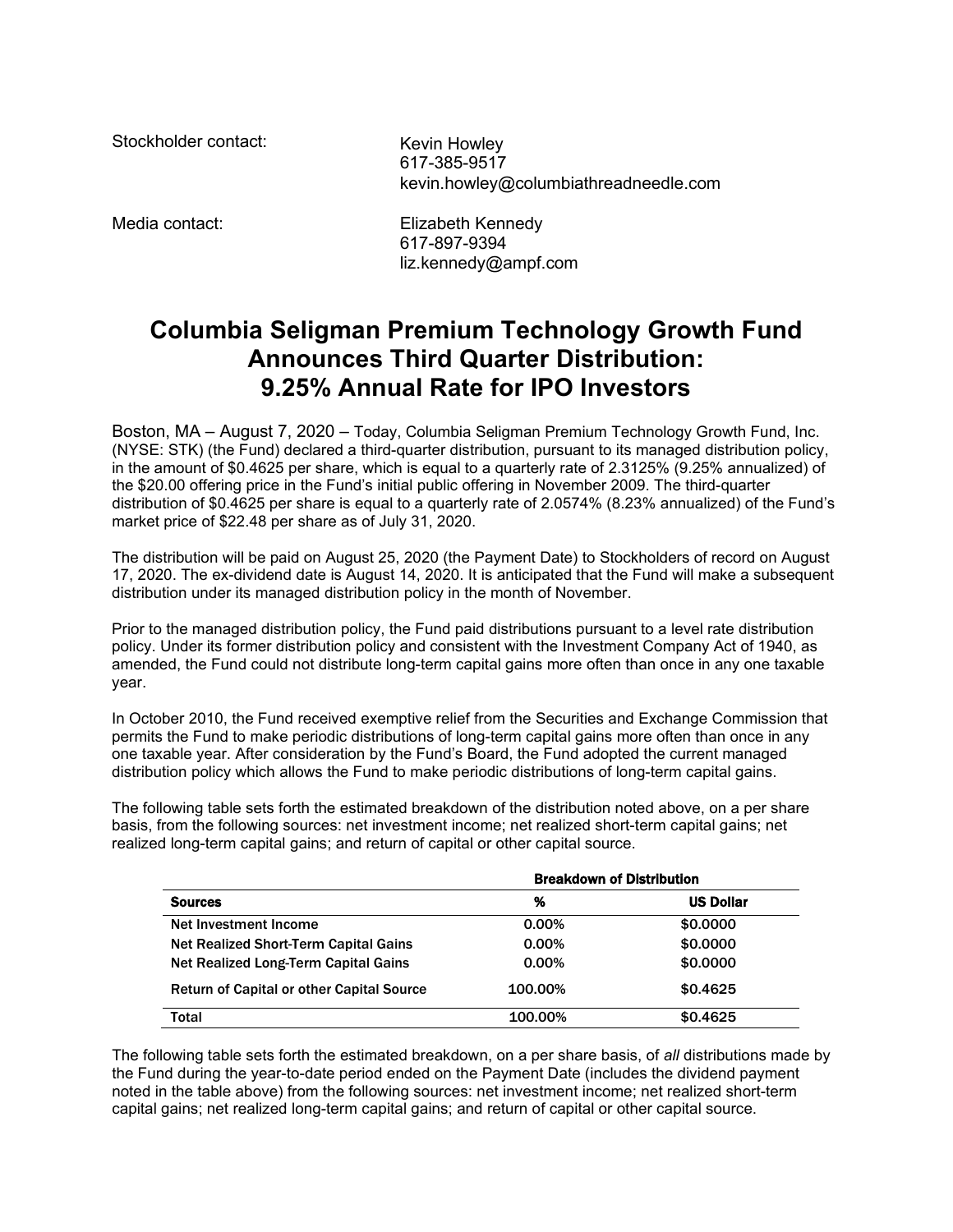|                                                  | <b>Breakdown of All Distributions Paid Through</b><br><b>Year-To-Date Period Ended on the Payment Date</b> |                  |
|--------------------------------------------------|------------------------------------------------------------------------------------------------------------|------------------|
|                                                  |                                                                                                            |                  |
| <b>Sources</b>                                   | %                                                                                                          | <b>US Dollar</b> |
| Net Investment Income                            | 10.62%                                                                                                     | \$0.1474         |
| Net Realized Short-Term Capital Gains            | 1.74%                                                                                                      | \$0.0242         |
| Net Realized Long-Term Capital Gains             | 28.84%                                                                                                     | \$0,4001         |
| <b>Return of Capital or other Capital Source</b> | 58.80%                                                                                                     | \$0.8158         |
| Total                                            | 100.00%                                                                                                    | \$1,3875         |

As of the payment date of the current distribution, the Fund estimates that it has distributed more than its income and net realized capital gains. Therefore, all or a portion of your distribution may be a return of capital or other capital source. A return of capital may occur, for example, when some or all of the money that you invested in the Fund is paid back to you. A return of capital distribution does not necessarily reflect the Fund's investment performance and should not be confused with "yield" or "income." This could change during the remainder of the year, as further described below.

The amounts, sources and percentage breakdown of the distributions reported above are only estimates and are not being provided for, and should not be used for, tax reporting purposes. The actual amounts, sources and percentage breakdown of the distribution for tax reporting purposes, which may include return of capital, will depend upon the Fund's investment experience during the remainder of its fiscal year and may be subject to changes based on tax regulations.

*The following table sets forth (i) the average annual total return of a share of the Fund's common stock at net asset value (NAV) for the period since inception of Fund investment operations through the period noted and (ii) the Fund's annualized distribution rate, for the same period, expressed as a percentage of the NAV price of a share of the Fund's common stock at July 31, 2020. Average annual total return of a share of the Fund's common stock at NAV for the period since inception of Fund Investment operations through the period noted includes the 4.50% sales load assessed to IPO investors.*

| Average Annual Total NAV Return for the Period Since Inception of Investment<br>Operations (November 30, 2009) Through July 31, 2020 | 12.94% |
|--------------------------------------------------------------------------------------------------------------------------------------|--------|
| Annualized Distribution Rate as a Percentage of July 31, 2020 NAV Price                                                              |        |
| (For the Period Since Inception of Investment Operations (November 30, 2009)                                                         | 8.51%  |
| through July 31, 2020)                                                                                                               |        |

*The following table sets forth (i) the cumulative total return (at NAV) of a share of the Fund's common stock for the year-to-date period ended July 31, 2020 and (ii) the Fund's distribution rate, for the same period, expressed as a percentage of the NAV price of a share of the Fund's common stock at July 31, 2020.*

| Cumulative Total NAV Return for the Year-to-Date Period Ended July 31, 2020 | $-0.79%$ |
|-----------------------------------------------------------------------------|----------|
|-----------------------------------------------------------------------------|----------|

Distribution Rate as a Percentage of July 31, 2020 NAV Price (For the Year-to-Date Period Ended July 31, 2020) 4.15%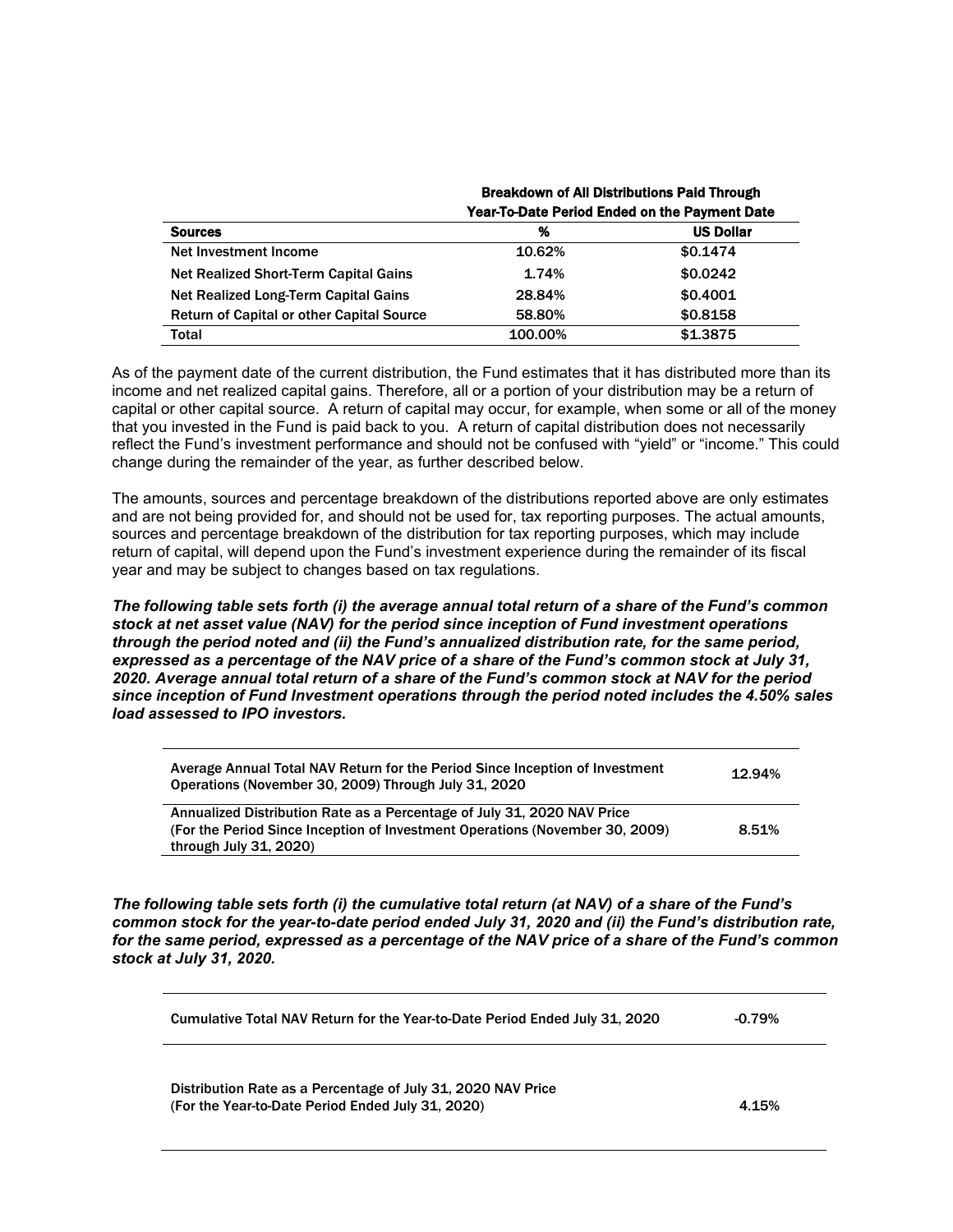You should not draw any conclusions about the Fund's investment performance from the amount of the distributions noted in the tables above or from the terms of the Fund's distribution policy.

The Fund or your financial professional will send you a Form 1099-DIV for the calendar year that will tell you how to report these distributions on your US federal income tax return. For tax purposes, the Fund is required to report unrealized gains or losses on certain non-US investments as ordinary income or loss, respectively. Accordingly, the amount of the Fund's total distributions that will be taxable as ordinary income may be different than the amount of the distributions from net investment income reported above.

The Board may change the Fund's distribution policy and the amount or timing of the distributions, based on a number of factors, including, but not limited to, the amount of the Fund's undistributed net investment income and net short- and long-term capital gains and historical and projected net investment income and net short- and long-term capital gains.

The Fund is a closed-end investment company that trades on the New York Stock Exchange.

## **Past performance does not guarantee future results.**

## Important Disclosures:

*Investors should consider the investment objectives, risks, charges, and expenses of the Fund carefully before investing. You can obtain the Fund's most recent periodic reports and other regulatory filings by contacting your financial advisor or visiting www.columbiathreadneedleus.com. These reports and other filings can also be found on the Securities and Exchange Commission's EDGAR Database. You should read these reports and other filings carefully before investing.*

The Fund expects to receive all or some of its current income and gains from the following sources: (i) dividends received by the Fund that are paid on the equity and equity-related securities in its portfolio; and (ii) capital gains (short-term and long-term) from option premiums and the sale of portfolio securities. It is possible that the Fund's distributions will at times exceed the earnings and profits of the Fund and therefore all or a portion of such distributions may constitute a return of capital as described below. A return of capital is a return of your original investment. A return of capital distribution does not necessarily reflect the Fund's investment performance and should not be confused with "yield" or "income." You should not draw any conclusions about the Fund's investment performance from the amount of this distribution or from the Fund's distribution policy.

Distributions that qualify as a return of capital are a return of some or all of your original investment in the Fund. A return of capital reduces a stockholder's tax basis in his or her shares. Once the tax basis in your shares has been reduced to zero, any further return of capital may be taxable as capital gain. Shareholders should consult their tax advisor or tax attorney for proper treatment.

Distributions may be variable, and the Fund's distribution rate will depend on a number of factors, including the net earnings on the Fund's portfolio investments and the rate at which such net earnings change as a result of changes in the timing of, and rates at which, the Fund receives income from the sources noted above. As portfolio and market conditions change, the rate of dividends on the shares and the Fund's distribution policy could change. The Board may change the Fund's distribution policy and the amount or timing of the distributions, based on a number of factors, including, but not limited to, the amount of the Fund's undistributed net investment income and net short- and long-term capital gains and historical and projected net investment income and net short- and long-term capital gains.

The market prices of technology and technology-related stocks tend to exhibit a greater degree of market risk and price volatility than other types of investments. These stocks may fall in and out of favor with investors rapidly, which may cause sudden selling and dramatically lower market prices. These stocks also may be affected adversely by changes in technology, consumer and business purchasing patterns, government regulation and/or obsolete products or services. Technology and technology-related companies are often smaller and less experienced companies and may be subject to greater risks than